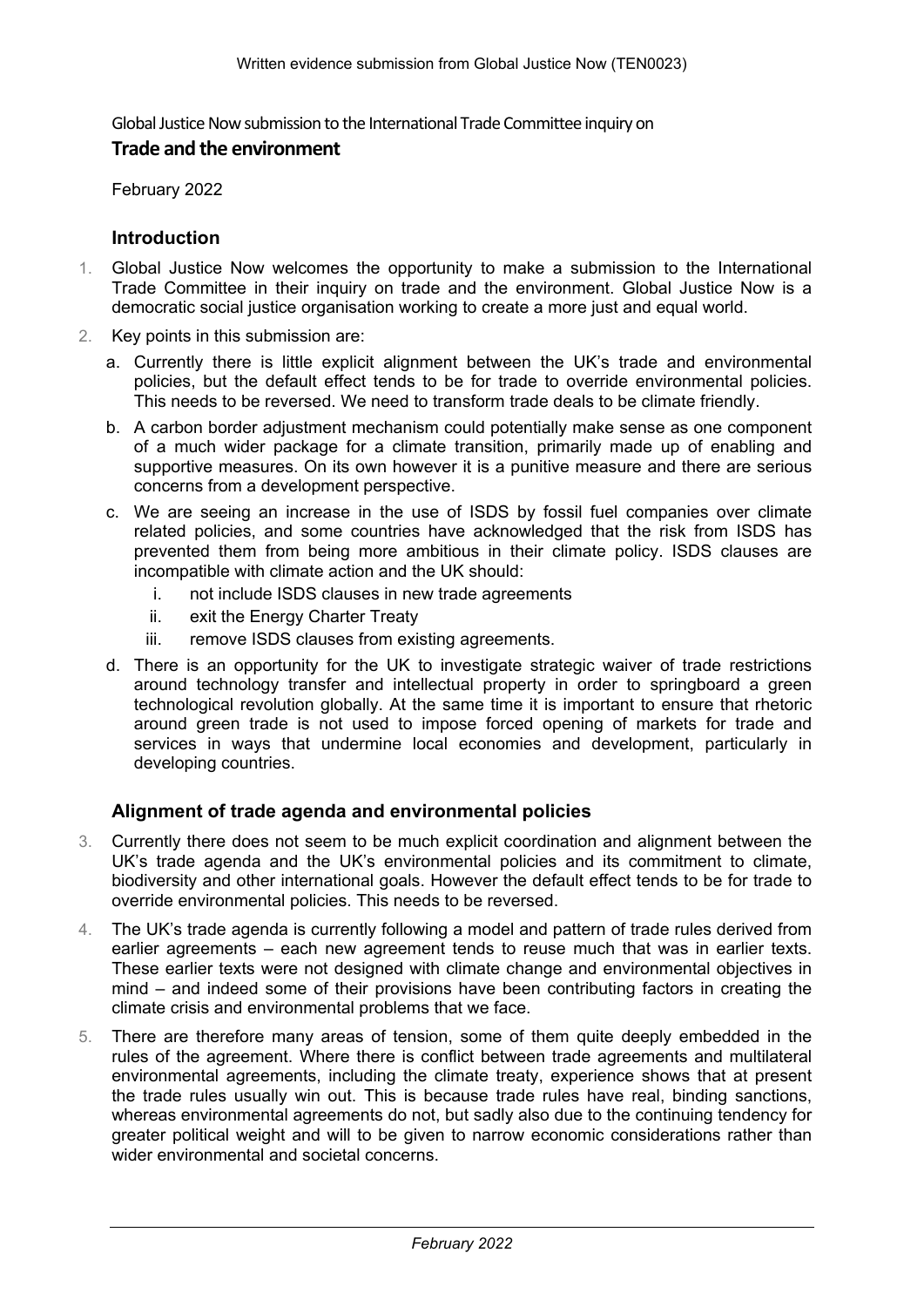- 6. Instead, our trade agenda needs to help us achieve our climate, environmental and social goals. It should be a tool for achieving them and not an end in itself.
- 7. Trade rules should comply with multilateral environmental agreements, climate goals, and environmental standards, as well as human rights and labour standards. This should be written in to the trade agreements themselves, and it should also be clear that if there is a conflict between, for instance, a trade agreement and a climate agreement, that trade rules are subordinate. This does not mean that the trade deal should have any role in defining the scope of these other areas of international law; simply that the rules should make reference to the various treaties and define that these prevail over trade rules.
- 8. The following points outline some of the areas of concern with the current pattern of trade rules:
	- a. *Process and production methods:* limiting the ability to distinguish goods and services by the carbon impact of the way they were made or other sustainability criteria – for instance so that higher tariffs could be set on carbon intensive production.
	- b. *Deregulatory pressure*: for the step change we need to tackle the climate crisis, we need strong, clear regulations setting boundaries and a common basis for engagement and strategically steering our economy and society into new directions. Many trade rules, by contrast will have a broad deregulatory effect, through the inclusion of necessity tests on regulations, through regulatory coherence processes, through giving preference to voluntary self-regulation, through pressure on standards and through enabling ISDS challenges.
	- c. *Spread of climate technologies*: we need rapid adoption of climate technologies across the whole world – renewable energy, clean transport, building technologies, low carbon manufacturing, etc. Trade rules however often place limitations on the extent to which governments can take action to ensure technology transfer. Trade rules also often enforce inappropriate levels of intellectual property rules.
	- d. *Levelling up*: in seeking to manage the climate transition, the government may wish to ensure that communities feel the benefit of green growth – that jobs lost in one sector are replaced by decent jobs in another, that currently deprived areas might be able to take advantage of growth sectors. Trade rules however often place limitations on governments ability to target using domestic content requirements or to give preference to domestic producers.
	- e. *Investor state dispute settlement (see more below)*: all of the above are reinforced by ISDS clauses which enable foreign corporations to challenge the government on the basis of trade rules, including those affecting climate.
- 9. As the UK develops its independent trade policy in a time of climate crisis, we should be seeking to transform trade deals to be climate friendly, rather than further reinforcing the status quo and tying us into rules that hamper climate action.

## **Carbon border adjustment mechanisms**

- 10. Carbon border adjustment mechanisms (CBAMs) are a complex issue. They may initially seem welcome from a climate perspective, but serious concerns have been raised from a development perspective by developing countries, and the evidence for the climate benefits is so far lacking.
- 11. The basic idea of a carbon border adjustment mechanism is to levy a charge on imports based upon their carbon level. The corollary is the assumption that there are already domestic carbon measures in place to do the same, and thus that an 'adjustment' on imports at the border is intended to level the playing field. The most concrete proposal for such a levy so far is that of the EU, although the idea has also been floated in various ways in discussions by the US, Japan and Canada.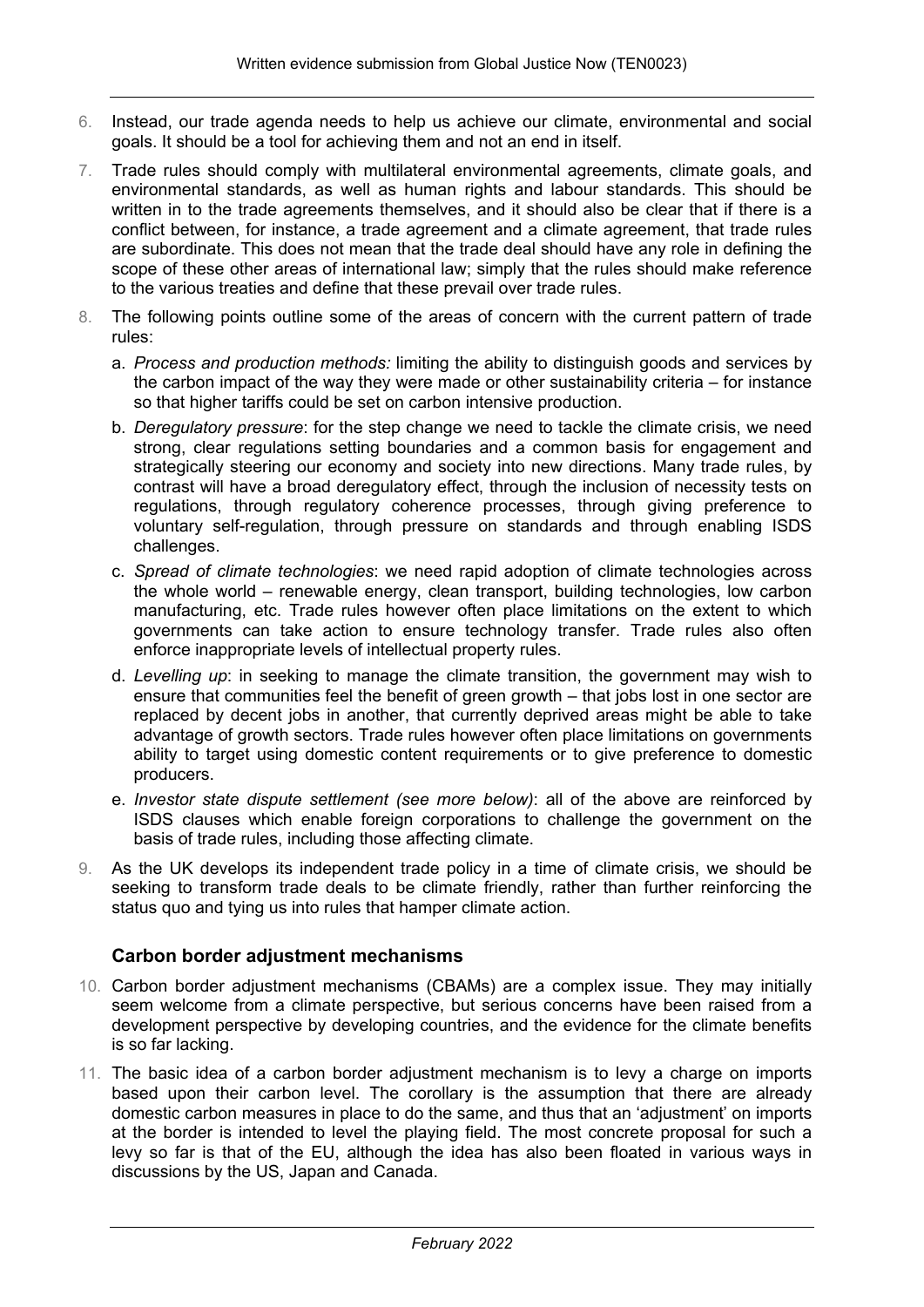- 12. The EU's CBAM proposal focuses on five sectors: cement, electricity, steel, aluminium and fertilisers. It is intended to be start in 2026 and be phased in up to 2035 and would be linked to the carbon price in the EU's Emissions Trading Scheme (ETC). There are exemptions for countries with equivalent carbon pricing schemes, but no automatic exemption for least developed countries (LDCs).
- 13. The most affected countries by these proposals are likely to include Turkey (cement, steel), Switzerland (electricity), Russia (electricity, steel, aluminium, fertilizers) and Norway (electricity, aluminium) when judged by the proportion of the EU's imports. The proposal is also likely to have an impact on several developing countries such as Mozambique, for whom the exports to the EU are of economic significance even though they do not make up a large proportion of the EU's own imports.
- 14. The most commonly cited arguments for CBAMs are: avoiding 'carbon leakage' where industry moves to other regions of the world with weaker environmental and climate standards maintaining competitiveness of domestic industry encouraging climate action in other countries
- 15. Carbon leakage however has often been a intentional strategy in recent decades, in which carbon emissions have been 'offshored' to developing countries, often by corporations still ultimately based in developed countries. This offshored production is driven by consumption in rich countries. A study has shown that while a CBAM might have some effect on leakage, overall it is [only](https://unctad.org/news/eu-should-consider-trade-impacts-new-climate-change-mechanism) [likely](https://unctad.org/news/eu-should-consider-trade-impacts-new-climate-change-mechanism) [to](https://unctad.org/news/eu-should-consider-trade-impacts-new-climate-change-mechanism) [cut](https://unctad.org/news/eu-should-consider-trade-impacts-new-climate-change-mechanism) [0.1%](https://unctad.org/news/eu-should-consider-trade-impacts-new-climate-change-mechanism) [of](https://unctad.org/news/eu-should-consider-trade-impacts-new-climate-change-mechanism) [global](https://unctad.org/news/eu-should-consider-trade-impacts-new-climate-change-mechanism) [carbon](https://unctad.org/news/eu-should-consider-trade-impacts-new-climate-change-mechanism) [emissions](https://unctad.org/news/eu-should-consider-trade-impacts-new-climate-change-mechanism), at the cost of development impacts. It also seems likely that the cost of the tax will get passed down to the weakest players in the supply chain – often either consumers, workers or small-scale producers.
- 16. As a means of encouraging climate action, a CBAM is a punitive measure. It is extremely unfair that rich developed countries should seek to unilaterally impose punitive measures while simultaneously refusing to provide enabling measures and support. In particular, developed countries are failing to live up to their commitments on climate finance. They refuse to provide adequate funding for a climate transition away from carbon but then seek to impose penalties on countries that have not been able to make that transition yet.
- 17. A CBAM could make sense as one component of a much wider package for a climate transition, primarily made up of enabling and supportive measures. This could include: adequate climate finance for developing countries stronger climate mitigation measures at home technical assistance, capacity building, and expertise sharing programmes on mitigation, adaptation, loss and damage, response measures real and effective technology transfer programmes to help retrofit and jumpstart innovation a 'climate waiver' on trade rules and a 'peace clause' on WTO dispute settlement over cases involving climate related measures debt cancellation, freeing up resources to undertake climate action reform of international tax regimes
- 18. In such a context, a CBAM could have a role, but should include: exemptions for developing and least developed countries ring fencing revenues to be used for climate related measures – additional to current forms of climate finance

## **Investor state dispute settlement clauses**

19. Investor state dispute settlement clauses in trade and investment agreements allow foreign corporations to sue governments outside of the national legal system. It takes the arbitration model common for commercial disputes, but applies it to a public policy setting, including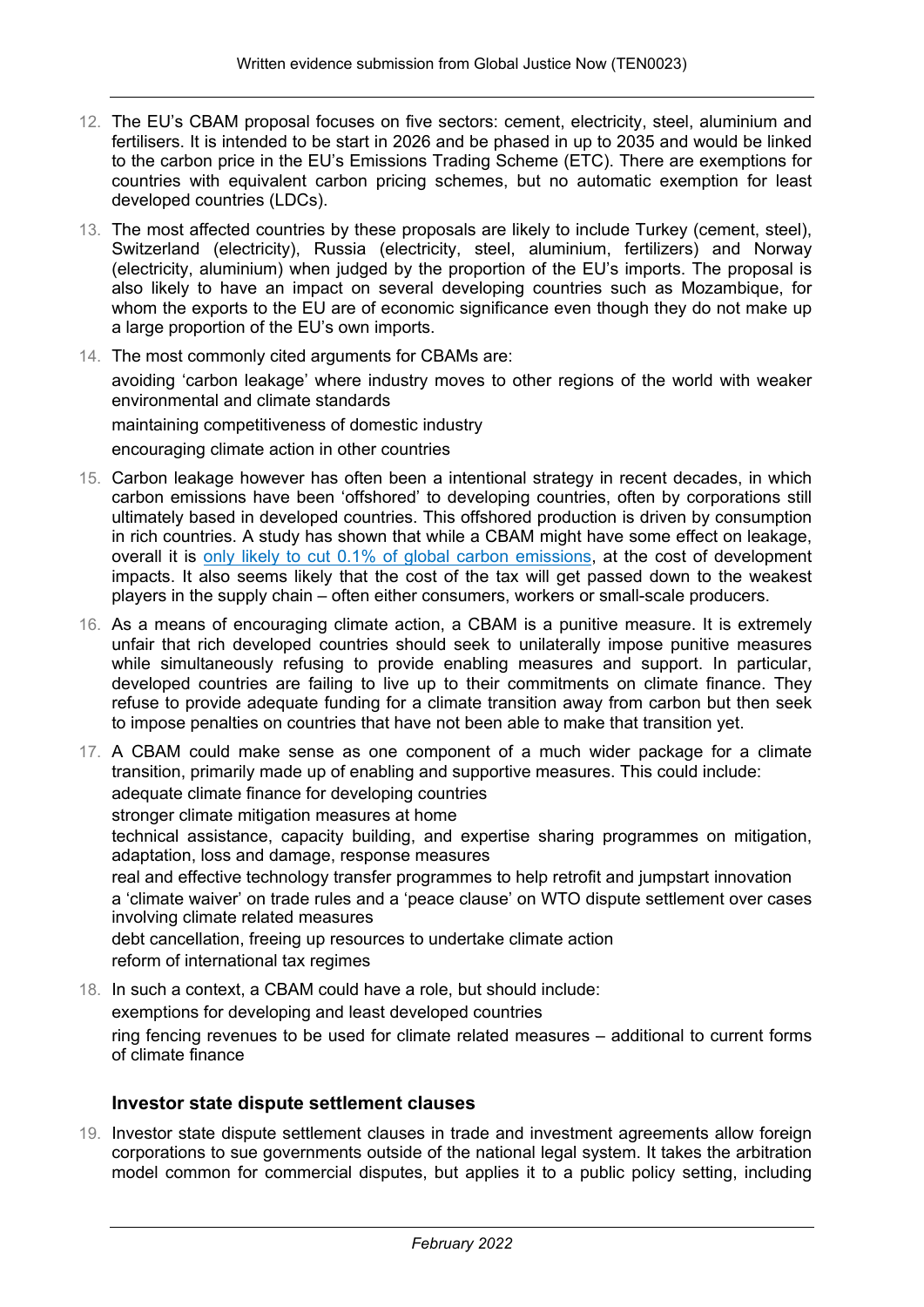over climate goals and environmental policy. The amounts involved can often be far higher than would be the case in national courts.

- 20. Just in the past couple of years we have seen four energy companies launch investor state dispute settlement (ISDS) cases against governments over climate related policies: [Ascent](https://www.italaw.com/cases/8289) [Resources](https://www.italaw.com/cases/8289) [\(UK](https://www.italaw.com/cases/8289) [registered\)](https://www.italaw.com/cases/8289) [is](https://www.italaw.com/cases/8289) [suing](https://www.italaw.com/cases/8289) [Slovenia](https://www.italaw.com/cases/8289) over fracking (June 2020) [RWE](https://icsid.worldbank.org/cases/case-database/case-detail?CaseNo=ARB/21/4) [is](https://icsid.worldbank.org/cases/case-database/case-detail?CaseNo=ARB/21/4) [suing](https://icsid.worldbank.org/cases/case-database/case-detail?CaseNo=ARB/21/4) [the](https://icsid.worldbank.org/cases/case-database/case-detail?CaseNo=ARB/21/4) [Netherlands](https://icsid.worldbank.org/cases/case-database/case-detail?CaseNo=ARB/21/4) over coal phase out (Feb 2021) [Uniper](https://icsid.worldbank.org/cases/case-database/case-detail?CaseNo=ARB/21/22) [is](https://icsid.worldbank.org/cases/case-database/case-detail?CaseNo=ARB/21/22) [also](https://icsid.worldbank.org/cases/case-database/case-detail?CaseNo=ARB/21/22) [suing](https://icsid.worldbank.org/cases/case-database/case-detail?CaseNo=ARB/21/22) [the](https://icsid.worldbank.org/cases/case-database/case-detail?CaseNo=ARB/21/22) [Netherlands](https://icsid.worldbank.org/cases/case-database/case-detail?CaseNo=ARB/21/22) over coal phase out (April 2021) T[C](https://icsid.worldbank.org/cases/case-database/case-detail?CaseNo=ARB/21/63) Energy [is](https://icsid.worldbank.org/cases/case-database/case-detail?CaseNo=ARB/21/63) suin[g](https://icsid.worldbank.org/cases/case-database/case-detail?CaseNo=ARB/21/63) the [U](https://icsid.worldbank.org/cases/case-database/case-detail?CaseNo=ARB/21/63)S over cancellation of the tar sands Keystone pipeline (Dec 2021)
- 21. These join previous cases of similar nature: [Lone](https://investmentpolicy.unctad.org/investment-dispute-settlement/cases/547/lone-pine-v-canada) [Pine](https://investmentpolicy.unctad.org/investment-dispute-settlement/cases/547/lone-pine-v-canada) [is](https://investmentpolicy.unctad.org/investment-dispute-settlement/cases/547/lone-pine-v-canada) [suing](https://investmentpolicy.unctad.org/investment-dispute-settlement/cases/547/lone-pine-v-canada) [Canada](https://investmentpolicy.unctad.org/investment-dispute-settlement/cases/547/lone-pine-v-canada) over a moratorium on fracking (2013) [Rockhopper](https://investmentpolicy.unctad.org/investment-dispute-settlement/cases/800/rockhopper-v-italy) [is](https://investmentpolicy.unctad.org/investment-dispute-settlement/cases/800/rockhopper-v-italy) [suing](https://investmentpolicy.unctad.org/investment-dispute-settlement/cases/800/rockhopper-v-italy) [Italy](https://investmentpolicy.unctad.org/investment-dispute-settlement/cases/800/rockhopper-v-italy) over a ban on offshore oil drilling close to the coast (2017)
- 22. The speed at which these cases are arising is increasing. Industry analysts themselves predict that increased climate ambition of national emissions plans with reference to the Paris climate agreement will drive a rise in ISDS cases.<sup>1</sup>
- 23. The [concept](https://carbontracker.org/terms/stranded-assets/) [of](https://carbontracker.org/terms/stranded-assets/) [stranded](https://carbontracker.org/terms/stranded-assets/) [assets](https://carbontracker.org/terms/stranded-assets/) in relation to the climate energy transition refers to fossil fuel reserves and infrastructure that will need to be left in the ground and decommissioned if we are to have any chance of meeting climate targets. These assets have therefore lost some or all of their value and need to be written off. Mark Carney, then governor of the Bank of England, [highlighted](https://www.bankofengland.co.uk/-/media/boe/files/speech/2015/breaking-the-tragedy-of-the-horizon-climate-change-and-financial-stability.pdf?la=en&hash=7C67E785651862457D99511147C7424FF5EA0C1A) [the](https://www.bankofengland.co.uk/-/media/boe/files/speech/2015/breaking-the-tragedy-of-the-horizon-climate-change-and-financial-stability.pdf?la=en&hash=7C67E785651862457D99511147C7424FF5EA0C1A) [risks](https://www.bankofengland.co.uk/-/media/boe/files/speech/2015/breaking-the-tragedy-of-the-horizon-climate-change-and-financial-stability.pdf?la=en&hash=7C67E785651862457D99511147C7424FF5EA0C1A) in 2015.
- 24. ISDS cases however, provide a route for fossil fuel companies to try their luck at recouping some of those losses. An example is seen in the RWE and Uniper cases, where coal power stations are being phased out in the Netherlands by 2030. These plants were built when the science was already clear, so the companies should have been well aware of the risks they were taking. Nonetheless the Dutch government was offering compensation for the phaseout (€512m for RWE and €351m for Uniper). However this was not considered adequate by the companies and they are suing for €1.4bn and €1bn respectively under the Energy Charter Treaty. The Energy Charter Treaty is an investment agreement on the energy sector between over fifty countries, which includes ISDS.
- 25. Sometimes merely the threat of the existence of ISDS is enough for fossil fuel companies to get more money - it is not always even necessary for a case to be brought. As part of the German coal phaseout, two energy companies were awarded compensation that independent think tanks assess to be up to twelve times higher than would be normal. The German government has faced ISDS cases in the past and is thus very aware of the potential for such cases, and at the time Uniper was already threatening a case against the Netherlands. The German government got the energy companies (RWE again and LEAG) to sign a contract agreeing not to use the Energy Charter Treaty. The German Federal Ministry of Economics has acknowledged that the agreement to waive the use of ISDS played a 'role' in the high level of compensation.<sup>2</sup>
- 26. ISDS cases will therefore drive up the costs to governments and the public purse of the climate transition that is necessary to address the climate crisis. A recent editorial in the [Financial](https://www.ft.com/content/6e480f92-894a-494e-90ee-c60d20ce22f9) [Times](https://www.ft.com/content/6e480f92-894a-494e-90ee-c60d20ce22f9) and [Bloomberg](https://www.bloomberg.com/news/articles/2021-10-01/how-the-finance-world-started-turning-against-fossil-fuels) [columnists](https://www.bloomberg.com/news/articles/2021-10-01/how-the-finance-world-started-turning-against-fossil-fuels) have criticised this. As the FT piece says:

"These governments — and their taxpayers — are thus being asked to bear all the risk associated with assets rendered less valuable or worthless by necessary climate action.

2 "Wie Schiedsgerichte Europas Klimaziele bedrohen", *BuzzFeed News* 23 Feb 2021,

<sup>1</sup> Berkeley Research Group quoted by AFP, "Governments risk 'trillions' in fossil fuel climate litigation", France24, 11 Nov 2021, <https://www.france24.com/en/live-news/20211112-governments-risk-trillions-in-fossil-fuel-climate-litigation>

<https://www.buzzfeed.de/recherchen/energiecharta-vertrag-schiedsgerichte-europa-klimaziele-90214917.html> in German. The relevant sentence is: ""Die Qualität und der Umfang des Rechtsbehelfsverzichts haben bei der Entschädigungsdiskussion sicherlich eine Rolle gespielt, sie waren jedoch nicht allein maßgeblich.", or translated "The quality and scope of the legal waiver certainly played a role in the compensation discussion, but they were not the only deciding factors."